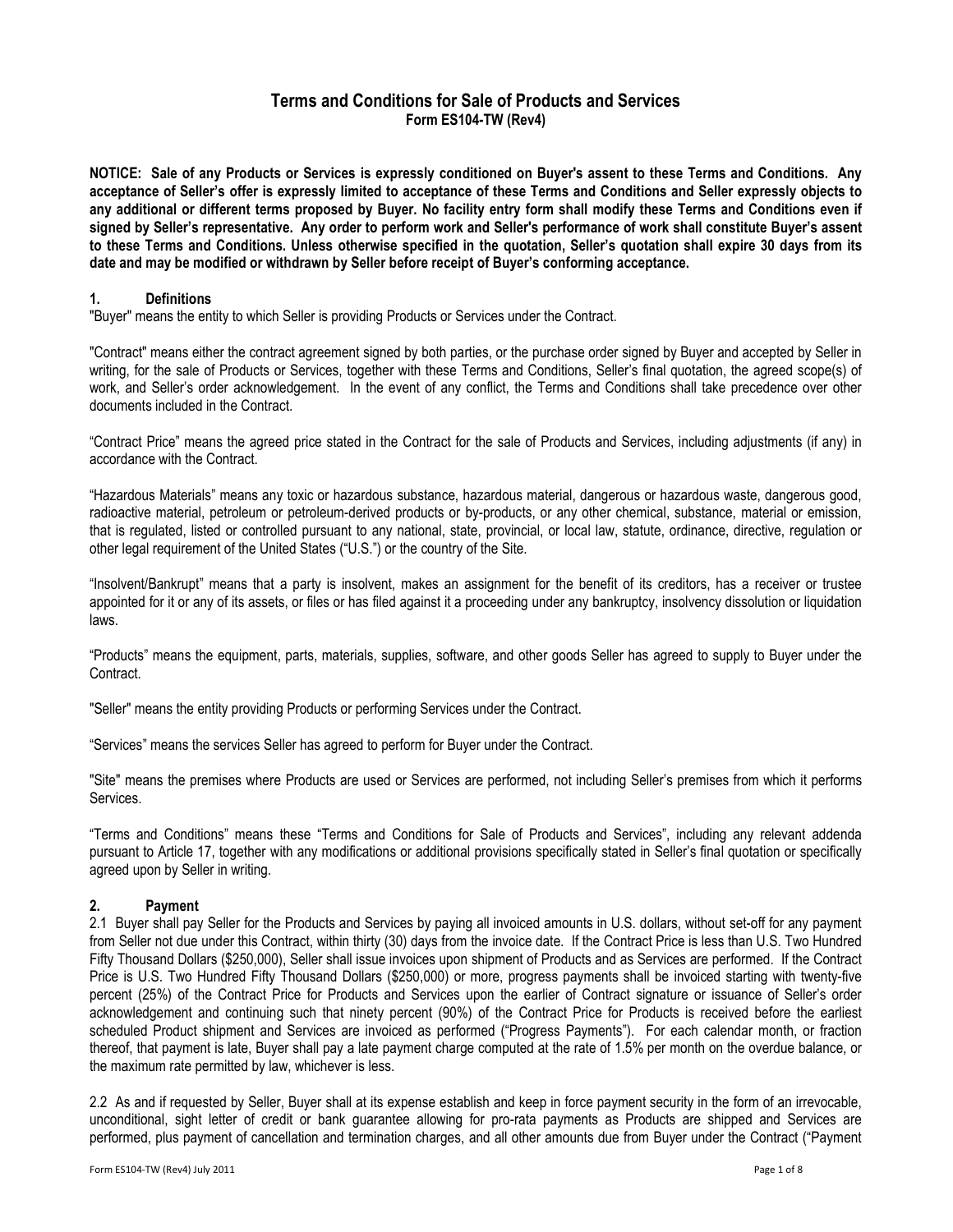Security"). The Payment Security shall be (a) in a form, and issued or confirmed by a bank acceptable to Seller, (b) payable at the counters of such acceptable bank or negotiating bank, (c) opened at least sixty (60) days prior to both the earliest scheduled shipment of Products and commencement of Services, and (d) remain in effect until the latest of ninety (90) days after the last scheduled Product shipment, completion of all Services and Seller's receipt of the final payment required under the Contract. Buyer shall, at its expense, increase the amount(s), extend the validity period(s) and make other appropriate modifications to any Payment Security within ten (10) days of Seller's notification that such adjustment is necessary in connection with Buyer's obligations under the Contract.

2.3 Seller is not required to commence or continue its performance unless and until any required Payment Security is received, operative and in effect and all applicable Progress Payments have been received. For each day of delay in receiving Progress Payments or acceptable Payment Security, Seller shall be entitled to a matching extension of the schedule. If at any time Seller reasonably determines that Buyer's financial condition or payment history does not justify continuation of Seller's performance, Seller shall be entitled to require full or partial payment in advance or otherwise restructure payments, request additional forms of Payment Security, suspend its performance or terminate the Contract.

## 3. Taxes and Duties

Seller shall be responsible for all corporate taxes measured by net income due to performance of or payment for work under this Contract ("Seller Taxes"). Buyer shall be responsible for all taxes, duties, fees, or other charges of any nature (including, but not limited to, consumption, gross receipts, import, property, sales, stamp, turnover, use, or value-added taxes, and all items of withholding, deficiency, penalty, addition to tax, interest, or assessment related thereto, imposed by any governmental authority on Buyer or Seller or its subcontractors) in relation to the Contract or the performance of or payment for work under the Contract other than Seller Taxes ("Buyer Taxes"). The Contract Price does not include the amount of any Buyer Taxes. If Buyer deducts or withholds Buyer Taxes, Buyer shall pay additional amounts so that Seller receives the full Contract Price without reduction for Buyer Taxes. Buyer shall provide to Seller, within one month of payment, official receipts from the applicable governmental authority for deducted or withheld taxes.

## 4. Deliveries; Title Transfer; Risk of Loss; Storage

4.1 For shipments that do not involve export, including shipments from one European Union ("EU") country to another EU country, Seller shall deliver Products to Buyer FCA Seller's facility or warehouse (Incoterms 2010). For export shipments, Seller shall deliver Products to Buyer FCA Port of Export (Incoterms 2010). Buyer shall pay all delivery costs and charges or pay Seller's standard shipping charges plus up to twenty-five (25%) percent. Partial deliveries are permitted. Seller may deliver Products in advance of the delivery schedule. Delivery times are approximate and are dependent upon prompt receipt by Seller of all information necessary to proceed with the work without interruption. If Products delivered do not correspond in quantity, type or price to those itemized in the shipping invoice or documentation, Buyer shall so notify Seller within ten (10) days after receipt.

4.2 For shipments that do not involve export, title to Products shall pass to Buyer upon delivery in accordance with Section 4.1. For export shipments from a Seller facility or warehouse outside the U.S., title shall pass to Buyer upon delivery in accordance with Section 4.1. For shipments from the U.S. to another country, title shall pass to Buyer immediately after each item departs from the territorial land, seas and overlying airspace of the U.S. The 1982 United Nations Convention of the law of the Sea shall apply to determine the U.S. territorial seas. For all other shipments, title to Products shall pass to Buyer the earlier of (i) the port of export immediately after Products have been cleared for export or (ii) immediately after each item departs from the territorial land, seas and overlying airspace of the sending country. When Buyer arranges the export or intercommunity shipment, Buyer will provide Seller evidence of exportation or intercommunity shipment acceptable to the relevant tax and custom authorities. Notwithstanding the foregoing, Seller grants only a license, and does not pass title, for any software provided by Seller under this Contract, and title to any leased equipment remains with Seller.

4.3 Risk of loss shall pass to Buyer upon delivery pursuant to Section 4.1, except that for export shipments from the U.S., risk of loss shall transfer to Buyer upon title passage.

4.4 If any Products to be delivered under this Contract or if any Buyer equipment repaired at Seller's facilities cannot be shipped to or received by Buyer when ready due to any cause attributable to Buyer or its other contractors, Seller may ship the Products and equipment to a storage facility, including storage at the place of manufacture or repair, or to an agreed freight forwarder. If Seller places Products or equipment into storage, the following apply: (i) title and risk of loss immediately pass to Buyer, if they have not already passed, and delivery shall be deemed to have occurred; (ii) any amounts otherwise payable to Seller upon delivery or shipment shall be due; (iii) all expenses and charges incurred by Seller related to the storage shall be payable by Buyer upon submission of Seller's invoices; and (iv) when conditions permit and upon payment of all amounts due, Seller shall make Products and repaired equipment available to Buyer for delivery.

4.5 If repair Services are to be performed on Buyer's equipment at Seller's facility, Buyer shall be responsible for, and shall retain risk of loss of, such equipment at all times, except that Seller shall be responsible for damage to the equipment while at Seller's facility to the extent such damage is caused by Seller's negligence.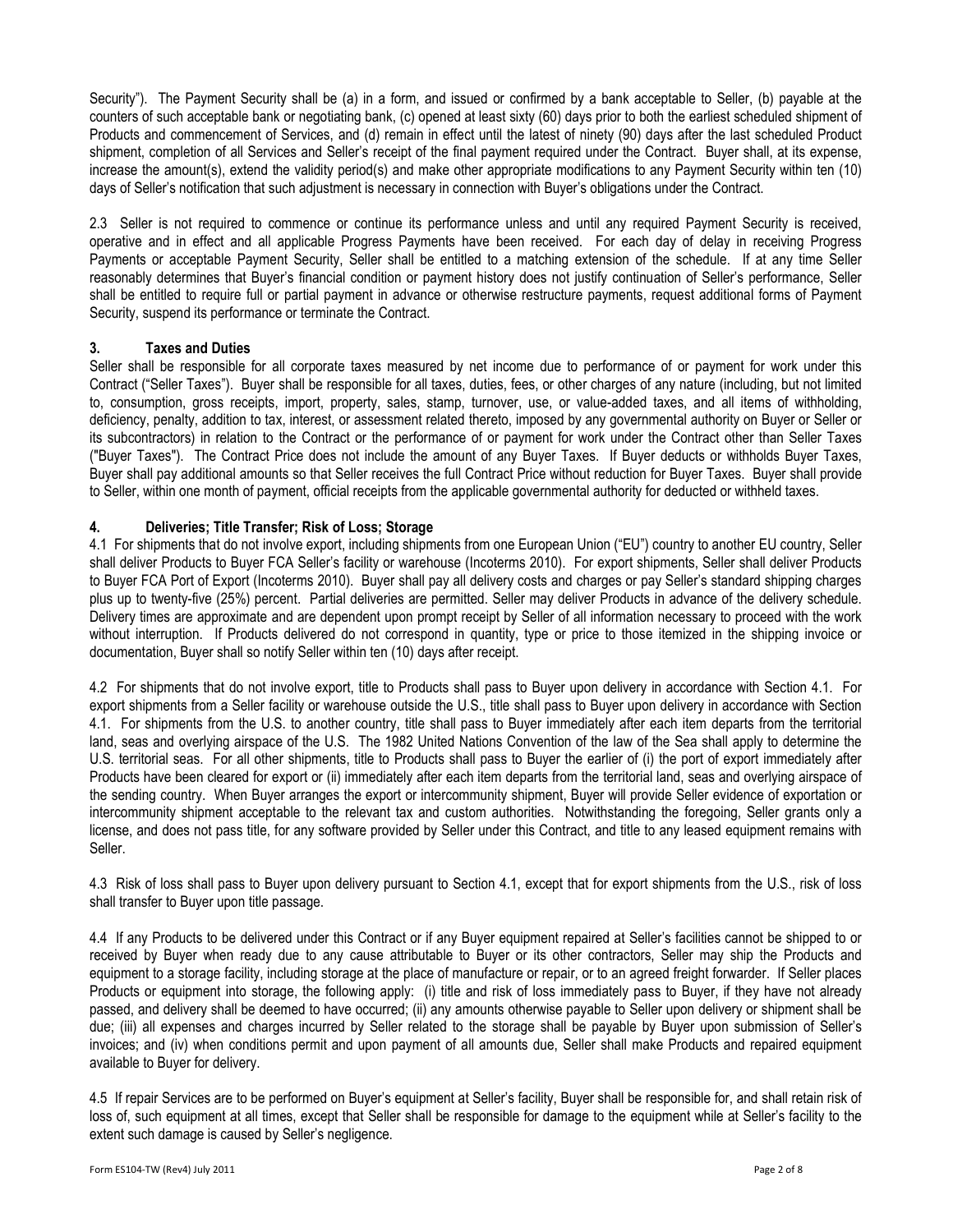#### 5. Warranty

5.1 Seller warrants that Products shall be delivered free from defects in material, workmanship and title and that Services shall be performed in a competent, diligent manner in accordance with any mutually agreed specifications.

5.2 The warranty for Products shall expire one (1) year from first use or eighteen (18) months from delivery, whichever occurs first, except that software is warranted for ninety (90) days from delivery. The warranty for Services shall expire one (1) year after performance of the Service, except that software-related Services are warranted for ninety (90) days.

5.3 If Products or Services do not meet the above warranties, Buyer shall promptly notify Seller in writing prior to expiration of the warranty period. Seller shall (i) at its option, repair or replace defective Products and (ii) re-perform defective Services. If despite Seller's reasonable efforts, a non-conforming Product cannot be repaired or replaced, or non-conforming Services cannot be reperformed, Seller shall refund or credit monies paid by Buyer for such non-conforming Products and Services. Warranty repair, replacement or re-performance by Seller shall not extend or renew the applicable warranty period. Buyer shall obtain Seller's agreement on the specifications of any tests it plans to conduct to determine whether a non-conformance exists.

5.4 Buyer shall bear the costs of access for Seller's remedial warranty efforts (including removal and replacement of systems, structures or other parts of Buyer's facility), de-installation, decontamination, re-installation and transportation of defective Products to Seller and back to Buyer.

5.5 The warranties and remedies are conditioned upon (a) proper storage, installation, use, operation, and maintenance of Products, (b) Buyer keeping accurate and complete records of operation and maintenance during the warranty period and providing Seller access to those records, and (c) modification or repair of Products or Services only as authorized by Seller in writing. Failure to meet any such conditions renders the warranty null and void. Seller is not responsible for normal wear and tear.

5.6 This Article 5 provides the exclusive remedies for all claims based on failure of or defect in Products or Services, regardless of when the failure or defect arises, and whether a claim, however described, is based on contract, warranty, indemnity, tort/extra-contractual liability (including negligence), strict liability or otherwise. The warranties provided in this Article 5 are exclusive and are in lieu of all other warranties, conditions and guarantees whether written, oral, implied or statutory. No implied or statutory warranty, or warranty or condition of merchantability or fitness for a particular purpose applies.

#### 6. Confidentiality

6.1 Seller and Buyer (as to information disclosed, the "Disclosing Party") may each provide the other party (as to information received, the "Receiving Party") with Confidential Information in connection with this Contract. "Confidential Information" means (a) information that is designated in writing as "confidential" or "proprietary" by Disclosing Party at the time of written disclosure, and (b) information that is orally designated as "confidential" or "proprietary" by Disclosing Party at the time of oral or visual disclosure and is confirmed to be "confidential" or "proprietary" in writing within twenty (20) days after the oral or visual disclosure. In addition, prices for Products and Services shall be considered Seller's Confidential Information.

6.2 Receiving Party agrees: (i) to use the Confidential Information only in connection with the Contract and use of Products and Services, (ii) to take reasonable measures to prevent disclosure of the Confidential Information to third parties, and (iii) not to disclose the Confidential Information to a competitor of Disclosing Party. Notwithstanding these restrictions, (a) Seller may disclose Confidential Information to its affiliates and subcontractors in connection with performance of the Contract, (b) a Receiving Party may disclose Confidential Information to its auditors, (c) Buyer may disclose Confidential Information to lenders as necessary for Buyer to secure or retain financing needed to perform its obligations under the Contract, and (d) a Receiving Party may disclose Confidential Information to any other third party with the prior written permission of Disclosing Party, and in each case, only so long as the Receiving Party obtains a non-disclosure commitment from any such subcontractors, auditors, lenders or other permitted third party that prohibits disclosure of the Confidential Information and provided further that the Receiving Party remains responsible for any unauthorized use or disclosure of the Confidential Information. Receiving Party shall upon request return to Disclosing Party or destroy all copies of Confidential Information except to the extent that a specific provision of the Contract entitles Receiving Party to retain an item of Confidential Information. Seller may also retain one archive copy of Buyer's Confidential Information.

6.3 The obligations under this Article 6 shall not apply to any portion of the Confidential Information that: (i) is or becomes generally available to the public other than as a result of disclosure by Receiving Party, its representatives or its affiliates; (ii) is or becomes available to Receiving Party on a non-confidential basis from a source other than Disclosing Party when the source is not, to the best of Receiving Party's knowledge, subject to a confidentiality obligation to Disclosing Party; (iii) is independently developed by Receiving Party, its representatives or affiliates, without reference to the Confidential Information; (iv) is required to be disclosed by law or valid legal process provided that the Receiving Party intending to make disclosure in response to such requirements or process shall promptly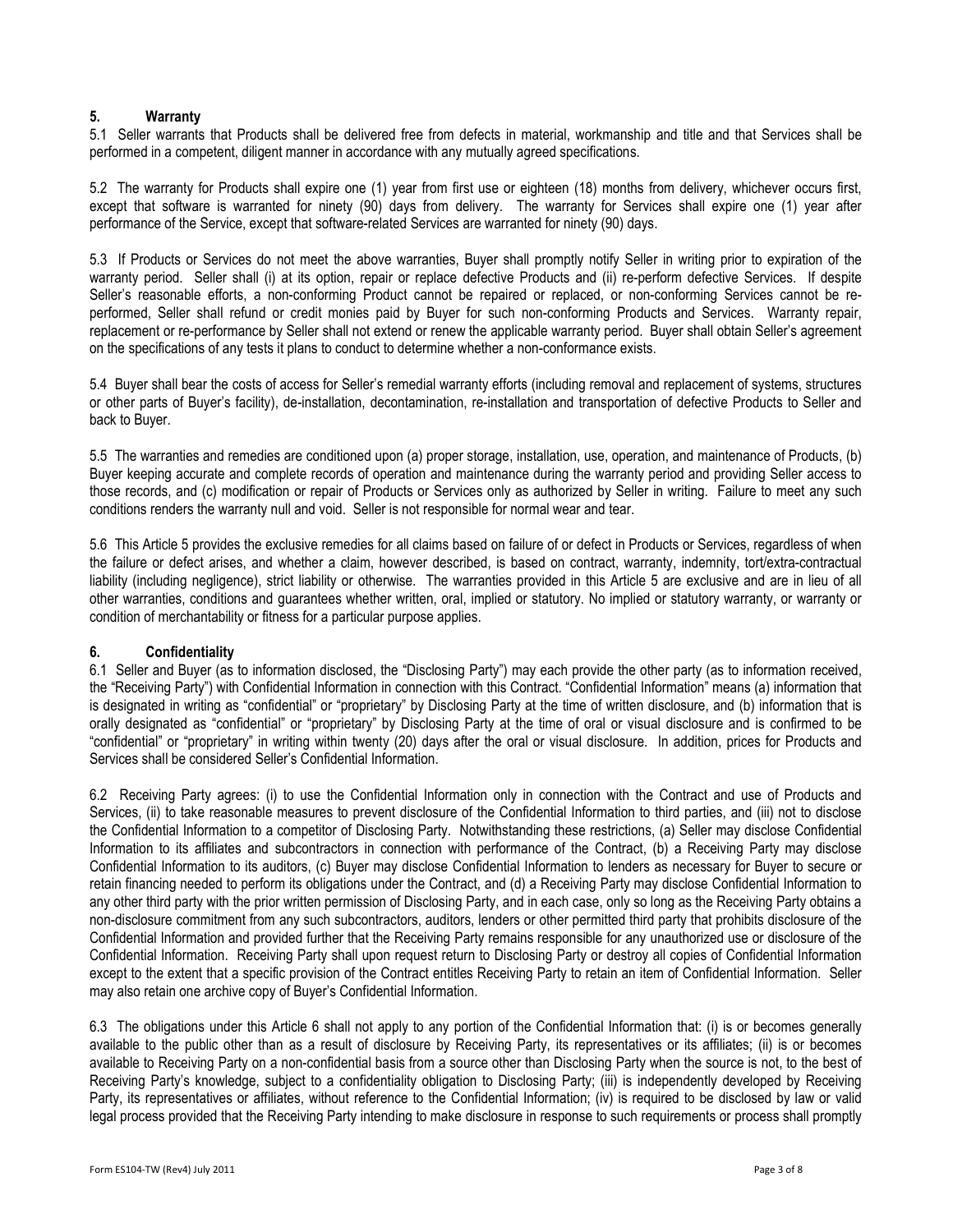notify the Disclosing Party in advance of such disclosure and reasonably cooperate in attempts to maintain the confidentiality of the Confidential Information.

6.4 Each Disclosing Party warrants that it has the right to disclose the information that it discloses. Neither Buyer nor Seller shall make any public announcement about the Contract without prior written approval of the other party. As to any individual item of Confidential Information, the restrictions under this Article 6 shall expire five (5) years after the date of disclosure. Article 6 does not supersede any separate confidentiality or nondisclosure agreement signed by the parties.

## 7. Intellectual Property

7.1 Seller shall defend and indemnify Buyer against any claim by a non-affiliated third party (a "Claim") alleging that Products or Services furnished under this Contract infringe a patent in effect in the U.S., an EU member state or the country of the Site (provided there is a corresponding patent issued by the U.S. or an EU member state), or any copyright or trademark registered in the country of the Site, provided that Buyer (a) promptly notifies Seller in writing of the Claim, (b) makes no admission of liability and does not take any position adverse to Seller, (c) gives Seller sole authority to control defense and settlement of the Claim, and (d) provides Seller with full disclosure and reasonable assistance as required to defend the Claim.

7.2 Section 7.1 shall not apply and Seller shall have no obligation or liability with respect to any Claim based upon (a) Products or Services that have been modified, or revised, (b) the combination of any Products or Services with other products or services when such combination is a basis of the alleged infringement, (c) failure of Buyer to implement any update provided by Seller that would have prevented the Claim, (d) unauthorized use of Products or Services, or (e) Products or Services made or performed to Buyer's specifications.

7.3 Should any Product or Service, or any portion thereof, become the subject of a Claim, Seller may at its option (a) procure for Buyer the right to continue using the Product or Service, or applicable portion thereof, (b) modify or replace it in whole or in part to make it noninfringing, or (c) failing (a) or (b), take back infringing Products or Services and refund the price received by Seller attributable to the infringing Products or Services.

7.4 Article 7 states Seller's exclusive liability for intellectual property infringement by Products and Services.

7.5 Each party shall retain ownership of all Confidential Information and intellectual property it had prior to the Contract. All new intellectual property conceived or created by Seller in the performance of this Contract, whether alone or with any contribution from Buyer, shall be owned exclusively by Seller. Buyer agrees to deliver assignment documentation as necessary to achieve that result.

#### 8. Indemnity

Each of Buyer and Seller (as an "Indemnifying Party") shall indemnify the other party (as an "Indemnified Party") from and against claims brought by a third party, on account of personal injury or damage to the third party's tangible property, to the extent caused by the negligence of the Indemnifying Party in connection with this Contract. In the event the injury or damage is caused by joint or concurrent negligence of Buyer and Seller, the loss or expense shall be borne by each party in proportion to its degree of negligence. For purposes of Seller's indemnity obligation, no part of the Products or Site is considered third party property.

#### 9. Excusable Events

Seller shall not be liable or considered in breach of its obligations under this Contract to the extent that Seller's or Seller's subcontractors' performance is delayed or prevented, directly or indirectly, by any cause beyond its reasonable control, or by armed conflict, acts or threats of terrorism, epidemics, strikes or other labor disturbances, or acts or omissions of any governmental authority or of the Buyer or Buyer's contractors or suppliers. If an excusable event occurs, the schedule for Seller's performance shall be extended by the amount of time lost by reason of the event plus such additional time as may be needed to overcome the effect of the event. If acts or omissions of the Buyer or its contractors or suppliers cause the delay, Seller shall also be entitled to an equitable price adjustment.

#### 10. Termination and Suspension

10.1 Buyer may terminate the Contract (or the portion affected) for cause if Seller (i) becomes Insolvent/Bankrupt, or (ii) commits a material breach of the Contract which does not otherwise have a specified contractual remedy, provided that: (a) Buyer shall first provide Seller with detailed written notice of the breach and of Buyer's intention to terminate the Contract, and (b) Seller shall have failed, within 30 days after receipt of the notice, to commence and diligently pursue cure of the breach.

10.2 If Buyer terminates the Contract pursuant to Section 10.1, (i) Seller shall reimburse Buyer the difference between that portion of the Contract Price allocable to the terminated scope and the actual amounts reasonably incurred by Buyer to complete that scope, and (ii) Buyer shall pay to Seller (a) the portion of the Contract Price allocable to Products completed, (b) lease fees incurred, and (c) amounts for Services performed before the effective date of termination. The amount due for Services shall be determined in accordance with the milestone schedule (for completed milestones) and rates set forth in the Contract (for work toward milestones not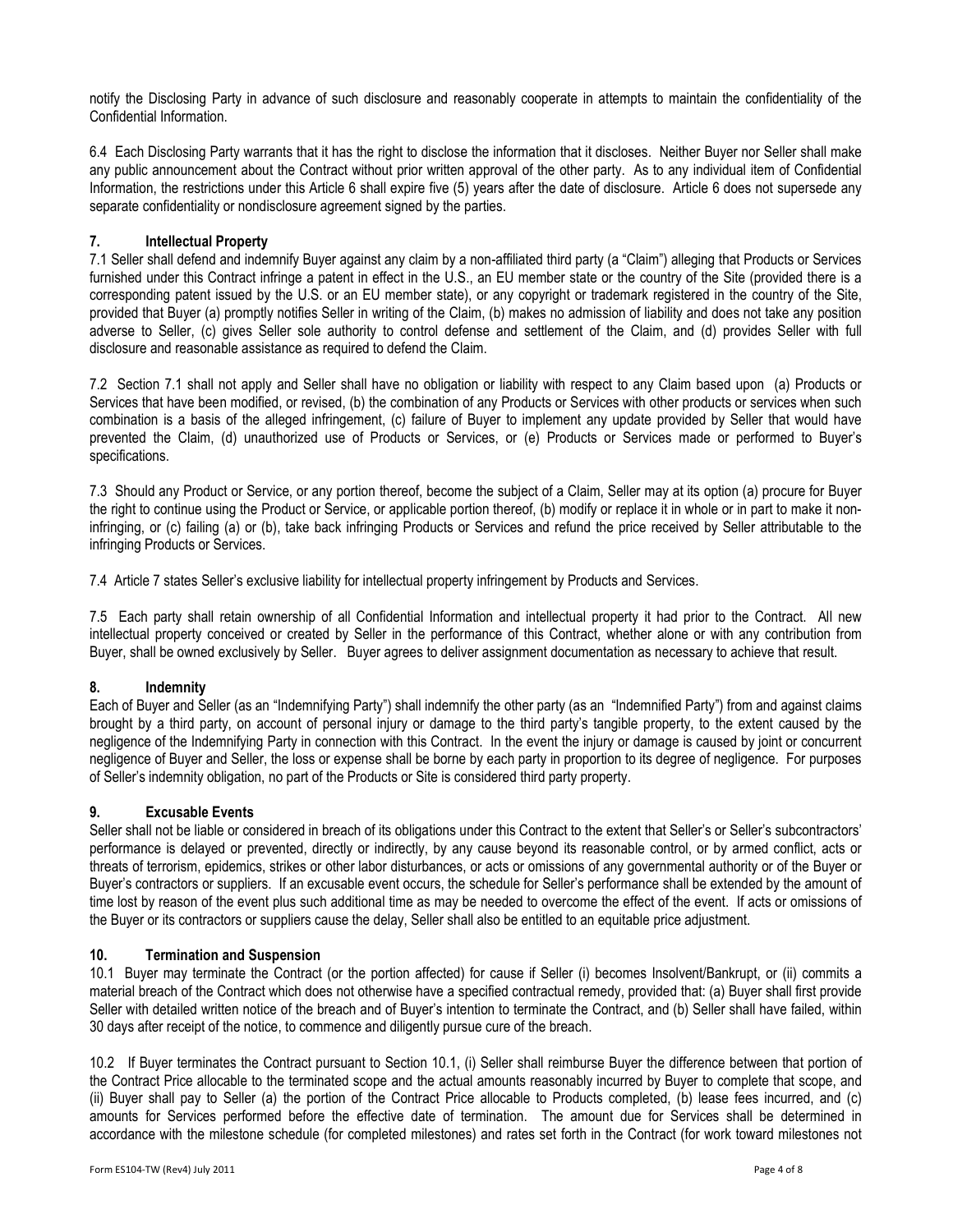yet achieved and where there is no milestone schedule), as applicable or, where there are no milestones and/or rates in the Contract, at Seller's then-current standard time and material rates.

10.3 Seller may suspend or terminate the Contract (or any affected portion thereof) immediately for cause if Buyer (i) becomes Insolvent/Bankrupt, or (ii) materially breaches the Contract, including, but not limited to, failure or delay in Buyer providing Payment Security, making any payment when due, or fulfilling any payment conditions.

10.4 If the Contract (or any portion thereof) is terminated for any reason other than Seller's default under Section 10.1, Buyer shall pay Seller for all Products completed, lease fees incurred and Services performed before the effective date of termination, plus expenses reasonably incurred by Seller in connection with the termination. The amount due for Services shall be determined in accordance with the milestone schedule (for completed milestones) and rates set forth in the Contract (for work toward milestones not yet achieved and where there is no milestone schedule), as applicable or, where there are no milestones and/or rates in the Contract, at Seller's thencurrent standard time and material rates. In addition, Buyer shall pay Seller a cancellation charge equal to 80% of the Contract Price applicable to uncompleted made-to-order Products and 15% of the Contract Price applicable to all other uncompleted Products.

10.5 Either Buyer or Seller may terminate the Contract (or the portion affected) upon twenty (20) days advance notice if there is an excusable event (as described in Article 9) lasting longer than one hundred and twenty (120) days. In such case, Buyer shall pay to Seller amounts payable under Section 10.4, excluding the cancellation charge for uncompleted Products.

10.6 Buyer shall pay all reasonable expenses incurred by Seller in connection with a suspension, including, but not limited to, expenses for repossession, fee collection, demobilization/remobilization, and costs of storage during suspension. The schedule for Seller's obligations shall be extended for a period of time reasonably necessary to overcome the effects of any suspension.

#### 11. Compliance with Laws, Codes and Standards

11.1 Seller shall comply with laws applicable to the manufacture of Products and its performance of Services. Buyer shall comply with laws applicable to the application, operation, use and disposal of the Products and Services.

11.2 Seller's obligations are conditioned upon Buyer's compliance with all Republic of China, U.S. and other applicable trade control laws and regulations. Buyer shall not trans-ship, re-export, divert or direct Products other than in and to the ultimate country of destination declared by Buyer and specified as the country of ultimate destination on Seller's invoice.

11.3 Notwithstanding any other provision, Buyer shall timely obtain, effectuate and maintain in force any required permit, license, exemption, filing, registration and other authorization, including, but not limited to, building and environmental permits, import licenses, environmental impact assessments, and foreign exchange authorizations, required for the lawful performance of Services at the Site or fulfillment of Buyer's obligations, except that Seller shall obtain any license or registration necessary for Seller to generally conduct business and visas or work permits, if any, necessary for Seller's personnel. Buyer shall provide reasonable assistance to Seller in obtaining such visas and work permits.

#### 12. Environmental, Health and Safety Matters

12.1 Buyer shall maintain safe working conditions at the Site, including, without limitation, implementing appropriate procedures regarding Hazardous Materials, confined space entry, and energization and de-energization of power systems (electrical, mechanical and hydraulic) using safe and effective lock-out/tag-out ("LOTO") procedures including physical LOTO or a mutually agreed upon alternative method.

12.2 Buyer shall timely advise Seller in writing of all applicable Site-specific health, safety, security and environmental requirements and procedures. Without limiting Buyer's responsibilities under Article 12, Seller has the right but not the obligation to, from time to time, review and inspect applicable health, safety, security and environmental documentation, procedures and conditions at the Site.

12.3 If, in Seller's reasonable opinion, the health, safety, or security of personnel or the Site is, or is apt to be, imperiled by security risks, terrorist acts or threats, the presence of or threat of exposure to Hazardous Materials, or unsafe working conditions, Seller may, in addition to other rights or remedies available to it, evacuate some or all of its personnel from Site, suspend performance of all or any part of the Contract, and/or remotely perform or supervise work. Any such occurrence shall be considered an excusable event. Buyer shall reasonably assist in any such evacuation.

12.4 Operation of Buyer's equipment is the responsibility of Buyer. Buyer shall not require or permit Seller's personnel to operate Buyer's equipment at Site.

12.5 Buyer will make its Site medical facilities and resources available to Seller personnel who need medical attention.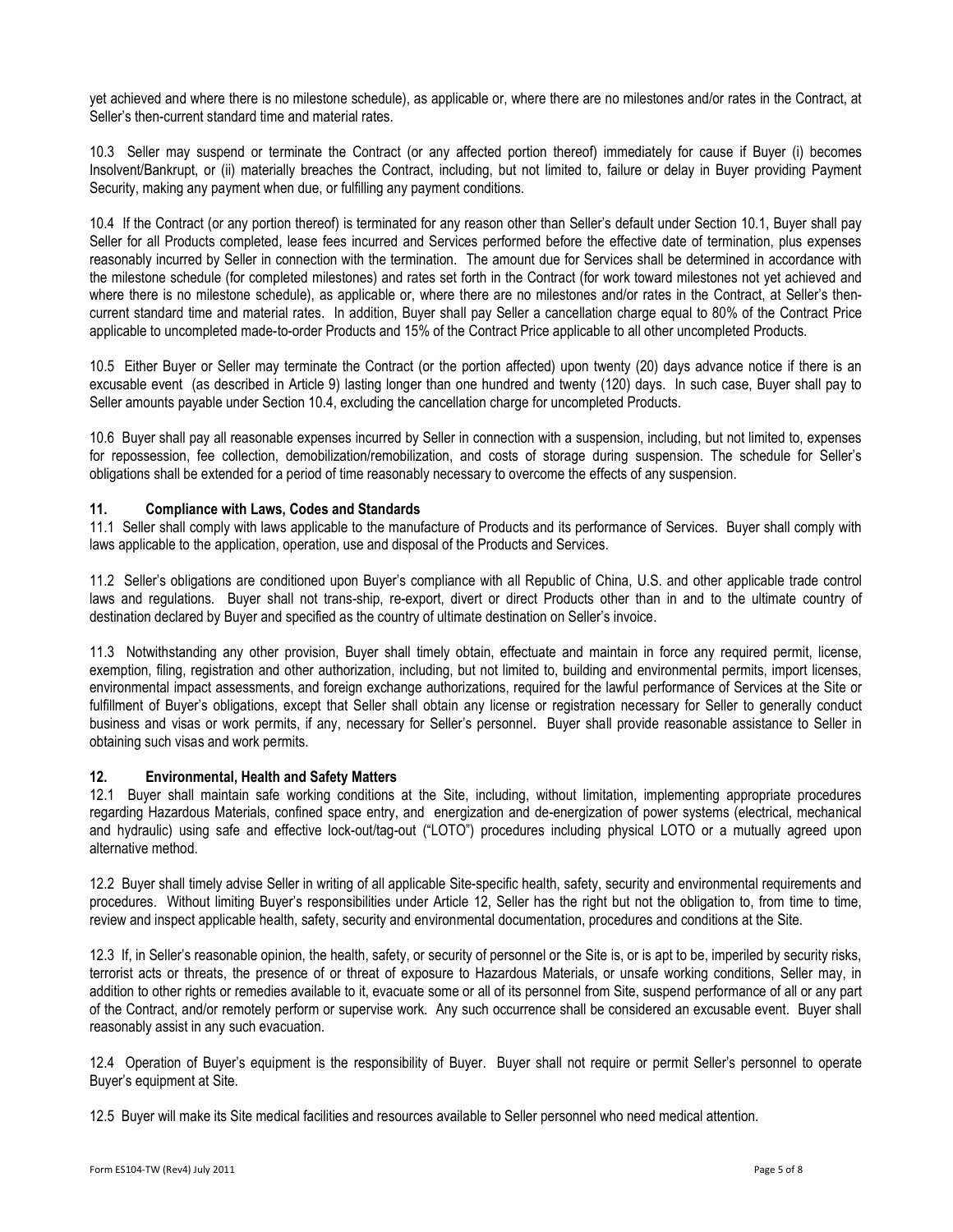12.6. Seller has no responsibility or liability for the pre-existing condition of Buyer's equipment or the Site. Prior to Seller starting any work at Site, Buyer will provide documentation that identifies the presence and condition of any Hazardous Materials existing in or about Buyer's equipment or the Site that Seller may encounter while performing under this Contract. Buyer shall disclose to Seller industrial hygiene and environmental monitoring data regarding conditions that may affect Seller's work or personnel at the Site. Buyer shall keep Seller informed of changes in any such conditions.

12.7 Seller shall notify Buyer if Seller becomes aware of: (i) conditions at the Site differing materially from those disclosed by Buyer, or (ii) previously unknown physical conditions at Site differing materially from those ordinarily encountered and generally recognized as inherent in work of the character provided for in the Contract. If any such conditions cause an increase in Seller's cost of, or the time required for, performance of any part of the work under the Contract, an equitable adjustment in price and schedule shall be made.

12.8 If Seller encounters Hazardous Materials in Buyer's equipment or at the Site that require special handling or disposal, Seller is not obligated to continue work affected by the hazardous conditions. In such an event, Buyer shall eliminate the hazardous conditions in accordance with applicable laws and regulations so that Seller's work under the Contract may safely proceed, and Seller shall be entitled to an equitable adjustment of the price and schedule to compensate for any increase in Seller's cost of, or time required for, performance of any part of the work. Buyer shall properly store, transport and dispose of all Hazardous Materials introduced, produced or generated in the course of Seller's work at the Site.

12.9 Buyer shall indemnify Seller for any and all claims, damages, losses, and expenses arising out of or relating to any Hazardous Materials which are or were (i) present in or about Buyer's equipment or the Site prior to the commencement of Seller's work, (ii) improperly handled or disposed of by Buyer or Buyer's employees, agents, contractors or subcontractors, or (iii) brought, generated, produced or released on Site by parties other than Seller.

## 13. Changes

13.1 Each party may at any time propose changes in the schedule or scope of Products or Services. Seller is not obligated to proceed with any change until both parties agree upon such change in writing. The written change documentation will describe the changes in scope and schedule, and the resulting changes in price and other provisions, as agreed.

13.2 The scope, Contract Price, schedule, and other provisions will be equitably adjusted to reflect additional costs or obligations incurred by Seller resulting from a change, after Seller's proposal date, in Buyer's Site-specific requirements or procedures, or in industry specifications, codes, standards, applicable laws or regulations. However, no adjustment will be made on account of a general change in Seller's manufacturing or repair facilities resulting from a change in laws or regulations applicable to such facilities. Unless otherwise agreed by the parties, pricing for additional work arising from such changes shall be at Seller's time and material rates.

13.3 It shall be acceptable and not considered a change if Seller delivers a Product that bears a different, superseding or new part or version number compared to the part or version number listed in the Contract.

#### 14. Limitations of Liability

14.1 The total liability of Seller for all claims of any kind arising from or related to the formation, performance or breach of this Contract, or any Products or Services, shall not exceed the (i) Contract Price, or (ii) if Buyer places multiple order(s) under the Contract, the price of each particular order for all claims arising from or related to that order and ten thousand US dollars (US \$10,000) for all claims not part of any particular order.

14.2 Seller shall not be liable for loss of profit or revenues, loss of use of equipment or systems, interruption of business, cost of replacement power, cost of capital, downtime costs, increased operating costs, any special, consequential, incidental, indirect, or punitive damages, or claims of Buyer's customers for any of the foregoing types of damages.

14.3 All Seller liability shall end upon expiration of the applicable warranty period, provided that Buyer may continue to enforce a claim for which it has given notice prior to that date by commencing an action or arbitration, as applicable under this Contract, before expiration of any statute of limitations or other legal time limitation but in no event later than one year after expiration of such warranty period.

14.4 Seller shall not be liable for advice or assistance that is not required for the work scope under this Contract.

14.5 If Buyer is supplying Products or Services to a third party, or using Products or Services at a facility owned by a third party, Buyer shall either (i) indemnify and defend Seller from and against any and all claims by, and liability to, any such third party in excess of the limitations set forth in this Article 14, or (ii) require that the third party agree, for the benefit of and enforceable by Seller, to be bound by all the limitations included in this Article 14.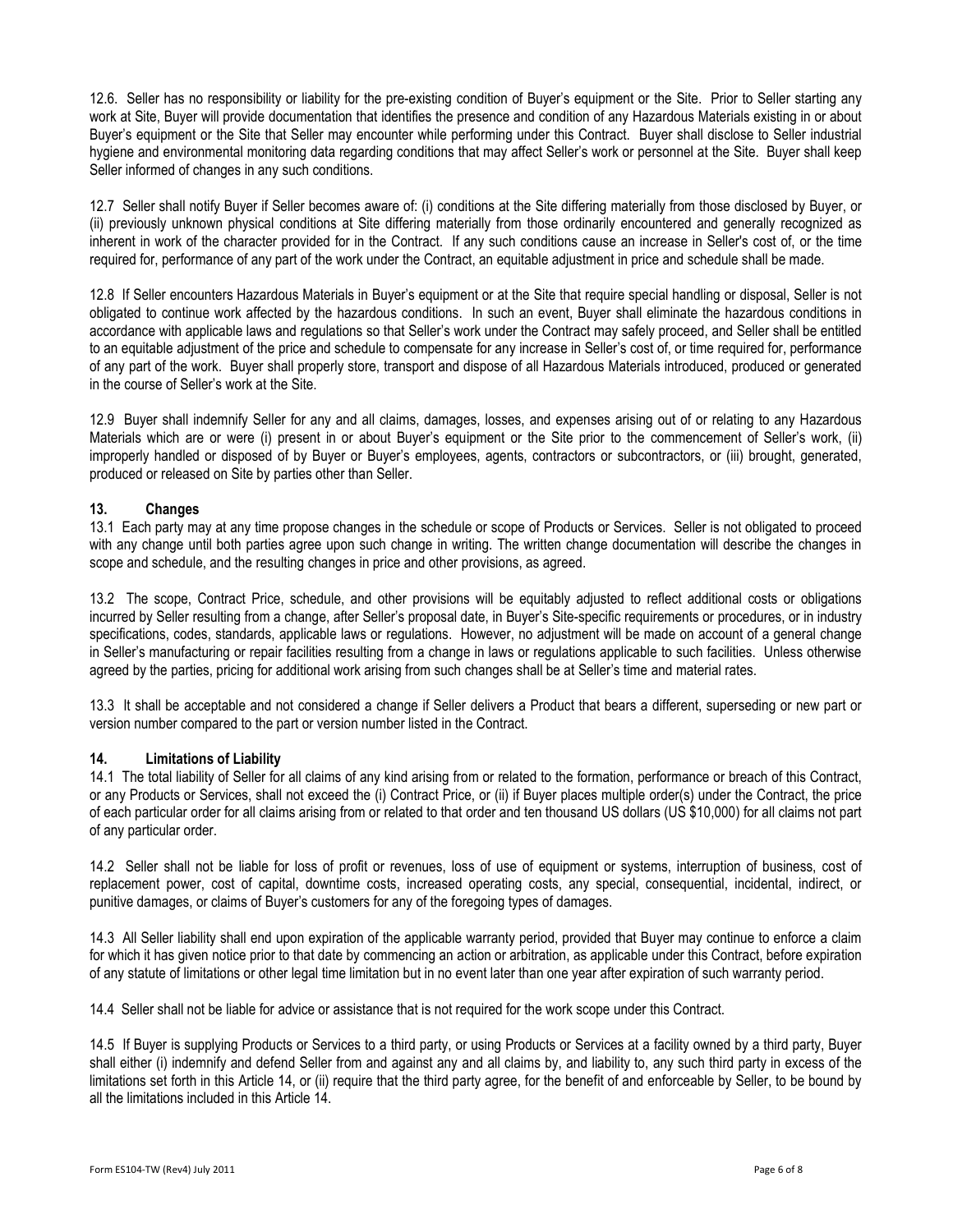14.6 For purposes of this Article 14, the term "Seller" means Seller, its affiliates, subcontractors and suppliers of any tier, and their respective employees. The limitations in this Article 14 shall apply regardless of whether a claim is based in contract, warranty, indemnity, tort/extra-contractual liability (including negligence), strict liability or otherwise, and shall prevail over any conflicting terms, except to the extent that such terms further restrict Seller's liability.

### 15. Governing Law and Dispute Resolution

15.1 This Contract shall be governed by and construed in accordance with the laws of the State of New York without giving effect to any choice of law rules that would cause the application of laws of any other jurisdiction (the "Governing Law"). If the Contract includes the sale of Products and the Buyer is outside the Seller's country, the United Nations Convention on Contracts for the International Sale of Goods shall apply.

15.2 All disputes, controversies or claims arising out of, relating to or in connection with this Contract, including any question regarding its existence, validity, breach or termination ("Disputes"), shall be resolved in accordance with this Article 15. If the Dispute is not resolved by negotiations, either party may, by giving written notice, refer the Dispute to a meeting of appropriate higher management, to be held within twenty (20) business days after the giving of notice. If the Dispute is not resolved within thirty (30) business days after the giving of notice, or such later date as may be mutually agreed, all Disputes shall be finally settled by arbitration under the Rules of Arbitration of the International Chamber of Commerce ("ICC"). The number of arbitrators shall be one, selected in accordance with the ICC rules, unless the amount in dispute exceeds the equivalent of U.S. \$5,000,000, in which event it shall be three. When three arbitrators are involved, each party shall appoint one arbitrator, and those two shall appoint the third within thirty (30) days, who shall be the Chairman. The seat, or legal place, of arbitration, shall be Hong Kong. The arbitration shall be conducted in English. In reaching their decision, the arbitrators shall give full force and effect to the intent of the parties as expressed in the Contract, and if a solution is not found in the Contract, shall apply the governing law of the Contract. The decision of the arbitrator(s) shall be final and binding upon both parties, and neither party shall seek recourse to a law court or other authority to appeal for revisions of the decision. The prevailing party in arbitration shall be entitled to an award of reasonable attorneys' fees and costs incurred.

15.3 Notwithstanding the foregoing, each party shall have the right at any time, at its option and where legally available, to immediately commence an action or proceeding in a court of competent jurisdiction, subject to the terms of this Contract, to seek a restraining order, injunction, or similar order to enforce the confidentiality provisions set forth in Article 6 and/or the nuclear use restrictions set forth in Section 18.1, or to seek interim or conservatory measures. Monetary damages shall only be available in accordance with Section 15.2.

# 16. Inspection and Factory Tests

Seller will apply its normal quality control procedures in manufacturing Products. Seller shall attempt to accommodate requests by Buyer to witness Seller's factory tests of Products, subject to appropriate access restrictions, if such witnessing can be arranged without delaying the work.

#### 17. Software, Leased Equipment, Remote Diagnostic Services, PCB Services

If Seller provides any software to Buyer, the Software License Addendum shall apply. If Seller leases any of Seller's equipment or provides related Services to Buyer, including placing Seller's equipment at Buyer's site to provide remote Services, the Lease Addendum shall apply. If Seller provides remote diagnostic services to Buyer, the Remote Diagnostic Services Addendum shall apply. If Seller provides PCB Services to Buyer, the PCB Services Addendum shall apply. If there is any conflict between these "Terms and Conditions for the Sale of Products and Services, Form ES104-TW (Rev4)" and the terms of any addendum incorporated pursuant to this Article 17, the terms of the addendum shall take precedence with respect to the applicable scope.

#### 18. General Clauses

18.1 Products and Services sold by Seller are not intended for use in connection with any nuclear facility or activity, and Buyer warrants that it shall not use or permit others to use Products or Services for such purposes, without the advance written consent of Seller. If, in breach of this, any such use occurs, Seller (and its parent, affiliates, suppliers and subcontractors) disclaims all liability for any nuclear or other damage, injury or contamination, and, in addition to any other rights of Seller, Buyer shall indemnify and hold Seller (and its parent, affiliates, suppliers and subcontractors) harmless against all such liability. Consent of Seller to any such use, if any, will be conditioned upon additional terms and conditions that Seller determines to be acceptable for protection against nuclear liability.

18.2 Seller may assign or novate its rights and obligations under the Contract, in whole or in part, to any of its affiliates or may assign any of its accounts receivable under this Contract to any party without Buyer's consent. Buyer agrees to execute any documents that may be necessary to complete Seller's assignment or novation. Seller may subcontract portions of the work, so long as Seller remains responsible for it. The delegation or assignment by Buyer of any or all of its rights or obligations under the Contract without Seller's prior written consent (which consent shall not be unreasonably withheld) shall be void.

18.3 Buyer shall notify Seller immediately upon any change in ownership of more than fifty percent (50%) of Buyer's voting rights or of any controlling interest in Buyer. If Buyer fails to do so or Seller objects to the change, Seller may (a) terminate the Contract, (b) require